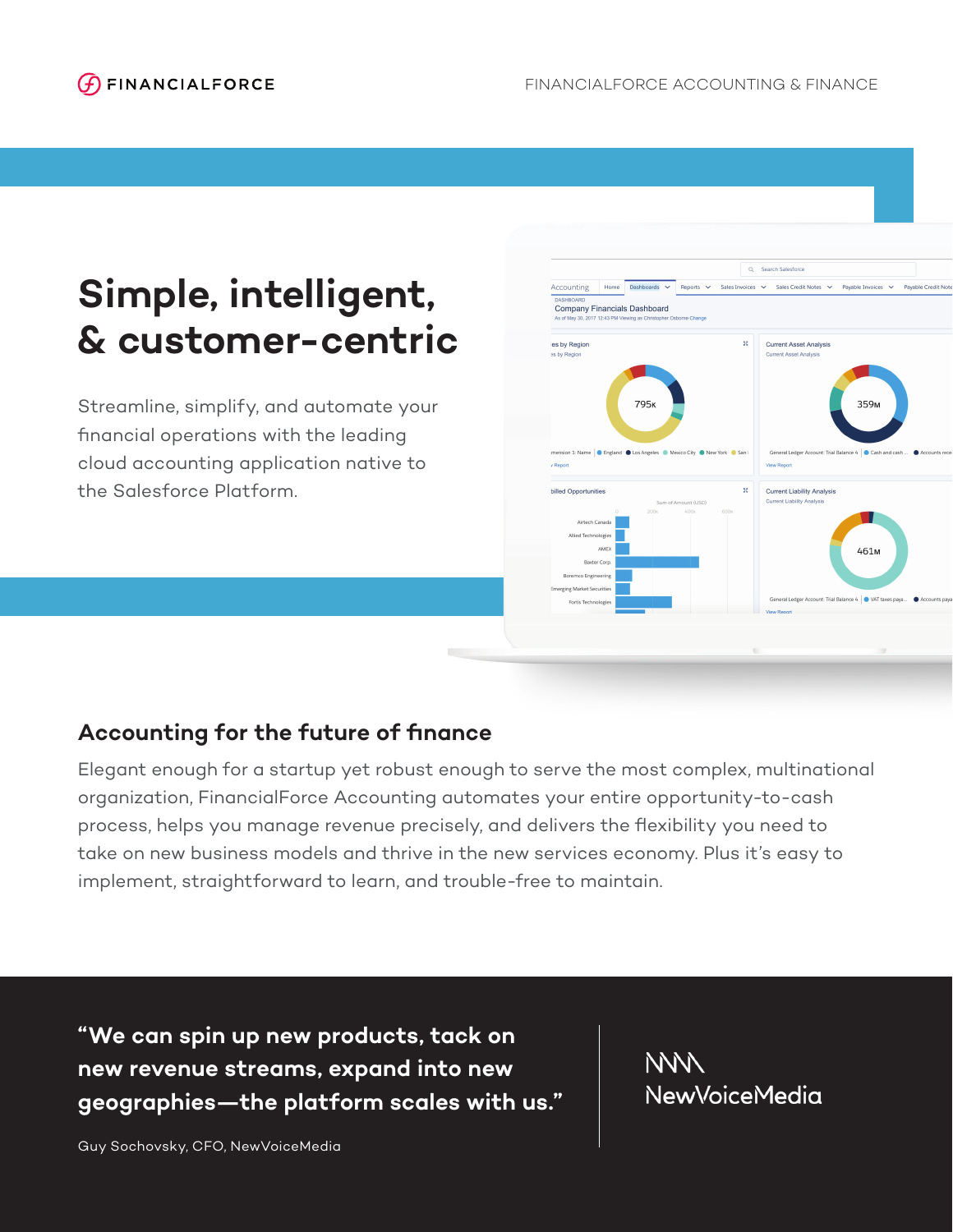# $\bigcirc$  FINANCIALFORCE

# **360° view of financial health**

Get comprehensive customer reporting, spanning conversations and transactions in billing, accounts receivable (AR), sales, and services. Know everything you need to serve and delight customers.



### **Master customer record**

Eliminate the costs and risks of synchronizing transactions and master data across different systems. Share workflows and approval processes, use common reporting and analytics tools, and break down walls between departments.

# **Opportunity-to-renewal**

Automate the billing and collections process from the time an opportunity closes to payment, renewal, and revenue recognition. Keep days sales outstanding (DSOs) low and cash flow strong.

# **Limitless revenue models**

Extensible and configurable, our app manages multiple revenue streams so you can add new lines of business, move into new markets, and expand overseas while staying in complete control.

# **Seamless decision-making**

Get 100% real-time financial analysis and modeling, so you can make real-time decisions anywhere, anytime. Also, take advantage of our advanced analytics and reporting powered by Einstein.

**33-50%**

Improved days sales outstanding (DSO)

**50-100%**

Improved close times

**1 CLICK** Reporting in seconds, not hours